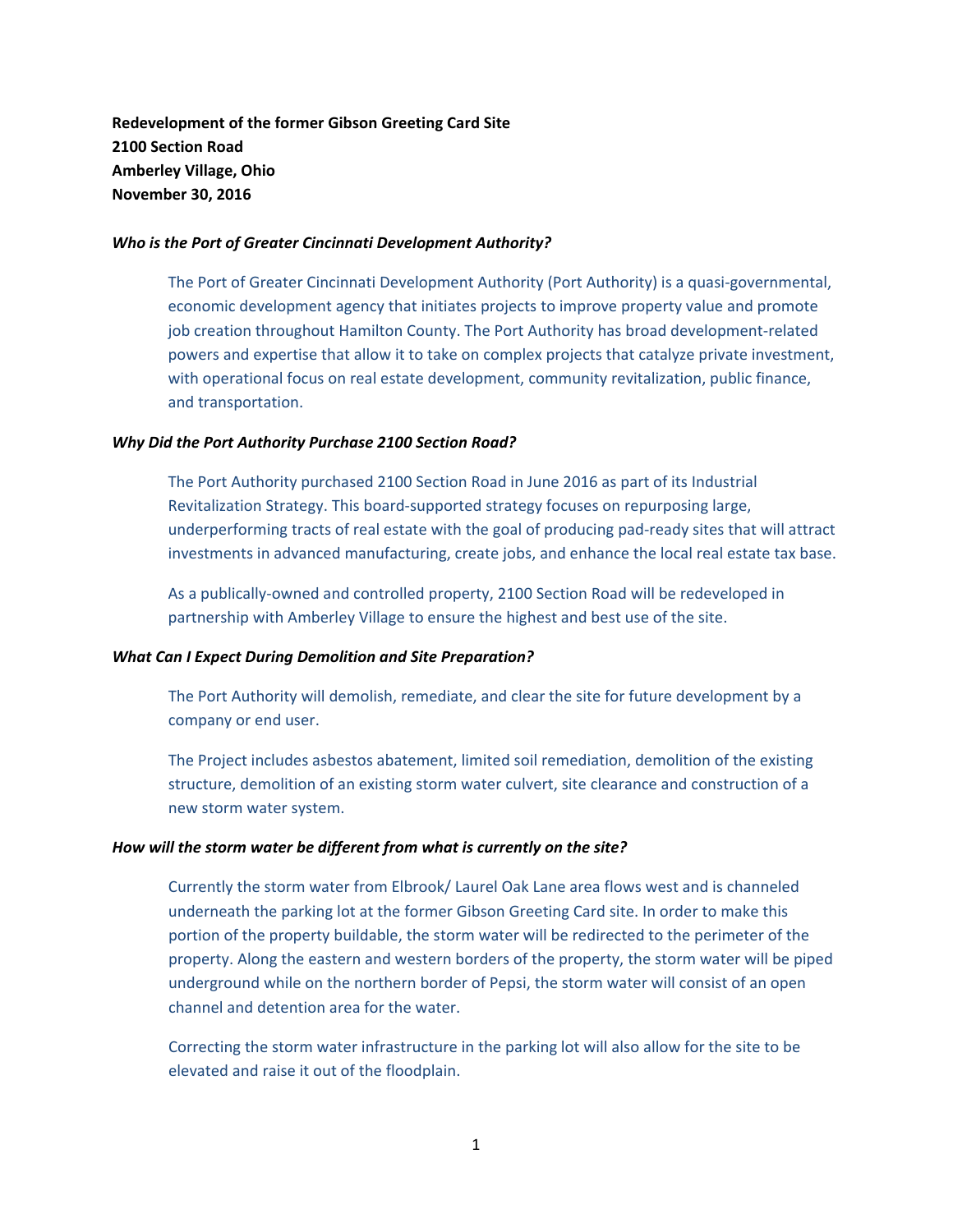#### *What company will perform the demolition? What is the method for demolition?*

The contractor selected for the entire project is O'Rourke Wrecking Company, a Cincinnati based company that provides demolition and hazardous material abatement services. Project mobilization has begun and physical demolition will begin in January 2017.

#### *What is the project schedule?*

Site clearance was completed in November 2016. Asbestos abatement is underway and building demolition will begin in January 2017. Storm water infrastructure, site preparation and the driveway extension will take place in the first and second quarters of 2017.

## *Is the material from demolition able to be recycled?*

The Port Authority strives to utilize sustainable, environmental practices in all projects. Where appropriate, building and site materials will be recycled and incorporated into the project. All other material will be properly disposed of and delivered to a licensed demolition debris landfill.

## *How will dust be controlled during the project?*

The contractor will be required to comply with all applicable local dust control requirements and take appropriate action to minimize dust emanating from the site. Reasonable precautions may include use of water during structural demolition, the covering or tarping of transported materials and the wetting down of masonry and plaster materials.

#### *How will safe removal of asbestos occur?*

Asbestos abatement will occur early in the project and will be limited to the interior of the building. All asbestos containing material will be disposed of in approved containers, covered, and placed in storage until proper removal from the site to an approved asbestos landfill.

O'Rourke Wrecking Company will be required to comply with all Federal and State laws including the U.S. Department of Labor Occupational Safety & Health Administration (OSHA), US. Environmental Protection Agency (EPA), and the Ohio Department of Health during the safe removal of asbestos.

# What are the quiet hours in the Village? What can be done about work outside the quiet hours?

Amberley Village Ordinance 95.53 restricts the creation of noise before 7:00 a.m. or after 11:00 p.m.

The contractor will be required to confine productive work hours to 7 a.m. to 6 p.m. The contractor may perform other minor, non-critical / non-disruptive forms of work such as cleanup, securing the site and other similar activities between 6:00 p.m. and 7:00 p.m. No work is to occur after 7:00 p.m. without the written permission of the Port Authority.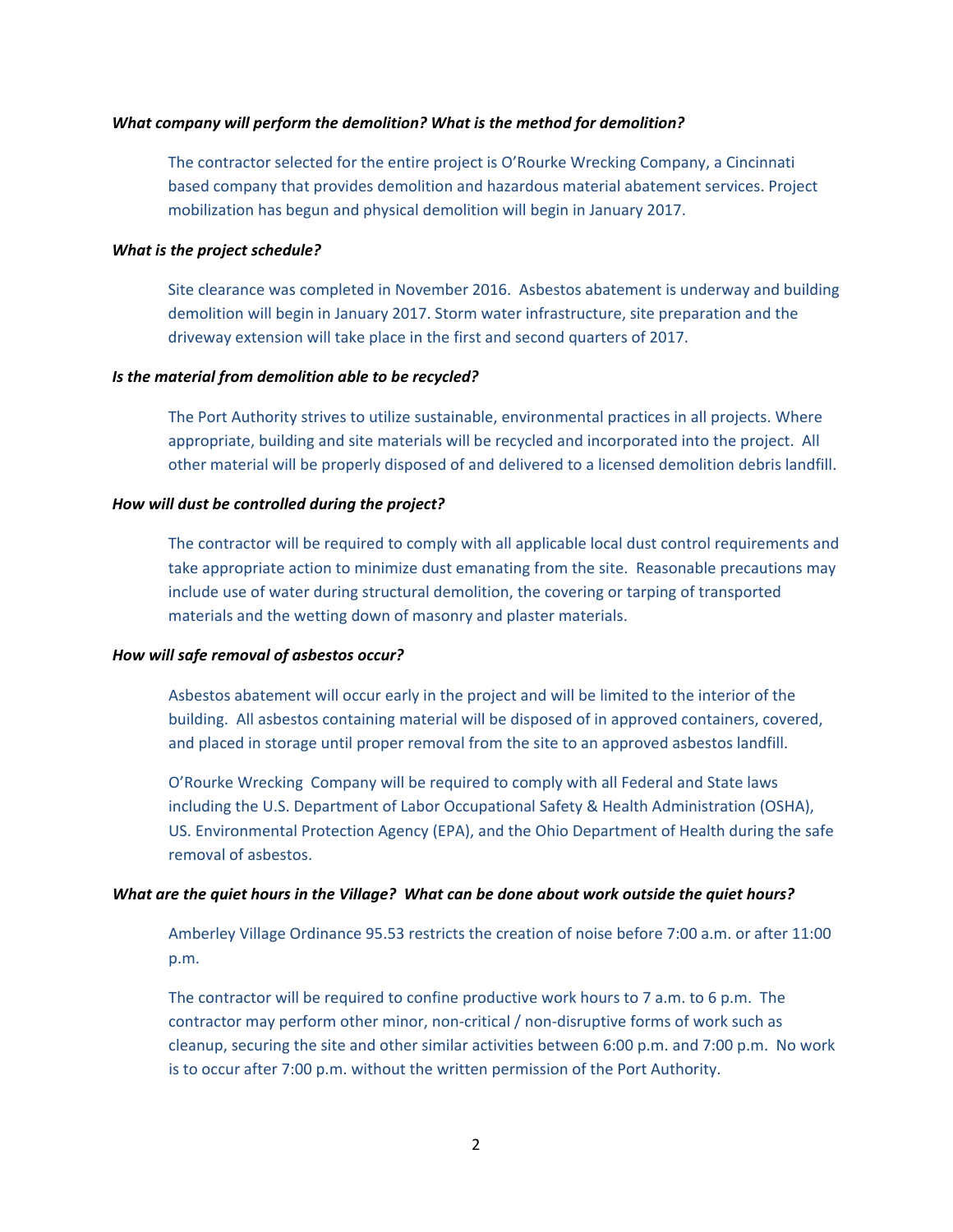#### *What is involved in site clearance?*

The redevelopment of 2100 Section Road includes clearing approximately 21-acres of currently wooded area to allow for maximum development of the site. The Port Authority has evaluated the wooded area to determine vegetation and appropriate removal.

#### *How did the Port Authority modify the storm water channel from their original plan?*

One concern expressed by residents, was the impact of the originally proposed storm water channel along the eastern property line. The original plan included the elimination of the existing trees and vegetation adjacent to properties along Elbrook Avenue. The Port Authority took into consideration feedback from residents relative to the existing tree line along the east side of the property. As such, the Port Authority redesigned the storm water infrastructure which resulted in a 20' buffer from their property. In this new design, the storm water will instead be piped along Elbrook Avenue allowing for the trees and vegetation to remain.

This redesign increased the cost of the storm water improvement by approximately \$360,000. The Port Authority and Village have agreed to split this increased cost 50/50. The Village will have financial participation with the Port Authority in the amount of a grant for \$180,000.

#### *How much of a buffer will be left between 2100 Section and the homes located on Elbrook Avenue?*

The "buffer" zone is comprised of pre‐existing trees and vegetation at a depth no less than 20 feet from the back property lines of the homes starting with 7265 Elbrook going north. During the Port Authority's ownership, the buffer will provide a natural sound and sight distance between the homes and site. The "buffer" zone does not extend along the north property line at Pepsi.

# *Why did the Village assist the Port Authority in this effort?*

The benefit to the Village for financially participating with the Port Authority is it makes the development more attractive by having a "buffer" for properties along Elbrook Avenue. It's also attractive to the Village since it demonstrates the Port Authority has listened to our residents and been responsive in making the modifications. The Port Authority considers the site preparation and redevelopment activities to be in partnership with the Village – their goal is to improve the value of the property for shared benefit.

#### *What about the tree allotment discussed at one of the Public Information Sessions?*

The tree allotment idea was pursued however; the Village is restricted from providing money to residents for the purchase of trees. The Village believed that piping the storm water underground and including a "buffer" was more effective. Property owners are encouraged to continue planting materials on their own property to create additional buffer between their residential property and 2100 Section Road site.